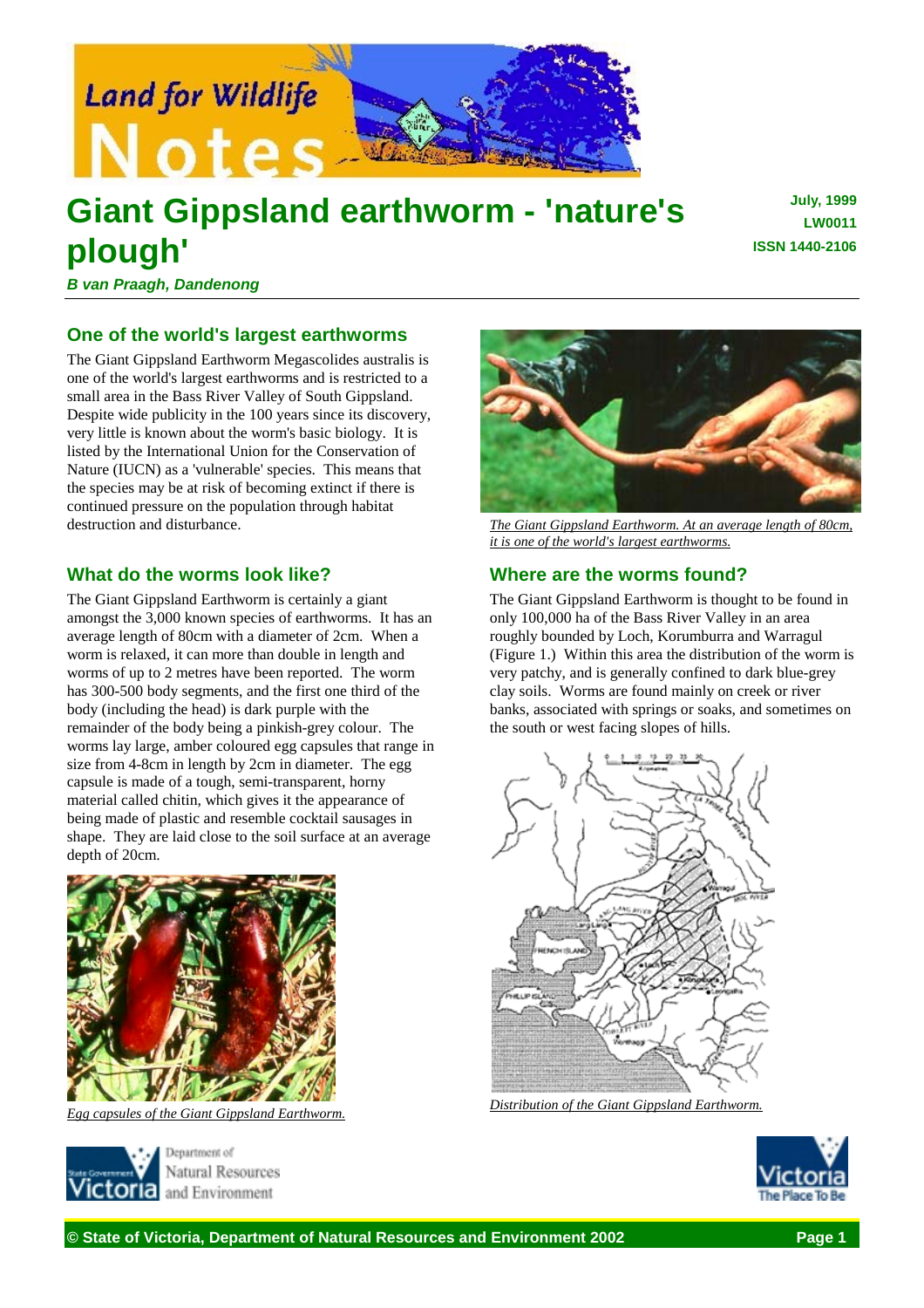# **How do I know if I have worms on my property?**

One of the easiest ways to tell if worms are present in a particular area, without disturbing the soil, is to stamp on the ground and listen. In wet conditions worms often make a loud gurgling sound as they retreat down their tunnels (it sounds like water draining out of a bath!) However, this is not as obvious in the warmer months when the ground is dry.

Although the worms are not normally seen, as they spend the whole of their lives under the soil, they have been seen in exceptional circumstances. Flooding has been reported as driving them onto the surface and there have been many reports of the worms being eaten by kookaburras and occasionally magpies.

The worms make large tunnels that do not usually come to the surface and may reach depths of up to 2 metres. These tunnels are about 2cm in diameter and are very noticeable if one is digging in Giant Worm habitat. Unlike many other earthworms, that leave their waste products (casts) above ground, the Giant Gippsland Earthworm leaves its cast material below ground inside its tunnel. The mounds surrounding the entrances to yabbie burrows are often mistaken as cast material of the giant worm. Yabbies and Giant Gippsland Earthworms are often found in the same area.

It has been claimed that the tunnels of the Giant Gippsland Earthworm can undermine the walls of farm dams. This is unlikely as these walls will be of well compacted soil. The holes seen in these situations are more likely to be those of yabbies.

## **The farmer's friend**

The beneficial effects of earthworms on soil fertility have long been recognised. The terms 'Farmer's Friend' or 'Nature's Plough' have been aptly used to describe the worm's actions. Some of the ways in which earthworms help to improve the soil include:

- Breaking up organic materials and mixing them into the soil
- Breaking up root mats in pastures and thick layers of leaf litter
- Increasing microbial activity in the soil
- Increasing the availability to plants of nutrients in soils and organic matter
- Improving crumb structure of soils, and so
- Increasing the amount of water that can be held in soils
- Allowing better penetration of plant roots, oxygen and water into soil and
- Increasing crop and pasture yields.

## **What can I do to help conserve the worm?**

Recent studies showed that the worm was only found in 6% of the area surveyed and that over 80% of the worms were found within 40m of creek banks. Therefore the most important way of conserving the earthworm is to protect its' habitat - the stream banks.

Specific measures for conserving stream banks are outlined in Land For Wildlife Notes 2 & 8. Some of the most important points are briefly summarized here:

1. Fence sensitive areas along stream banks to restrict livestock access. This helps avoid soil disturbance caused by trampling and allow regeneration of native vegetation.

2. When natural revegetation is not possible, vegetate streams with local native species such as gums, wattles, native ferns and grasses appropriate for your area, the soil type and associated conditions. Vegetation will help bind the soil and thus help prevent soil erosion.

3. Allow leaf litter, fallen logs and branches to accumulate in habitat areas. This provides a food source for the worm and a refuge for many other species.

#### *Other ways you can help protect the worm are:*

4. By refraining from ploughing or using pesticides or herbicides in and near the worm's habitats such as near stream banks and wet gullies. Ploughing and stumping can cause direct damage to worms and pesticides can be carried into the worms habitat by run-off and natural drainage.

5. Because of the size of the worms, they are extremely fragile and even slight bruising kills them. Their soft body means that they are easily broken. If you cut a Giant Gippsland Earthworm in two, the pieces will not regenerate and the worm will die. If you unearth an intact Giant Gippsland Earthworm or an egg capsule you should rebury it gently and carefully as the weight of large clods of wet soil can damage otherwise intact worms.

Protection of stream sides has many additional benefits to the land owner (see Land for Wildlife Notes 3, 8 & 9) such as improved water quality, flood mitigation, land conservation and recreational fishing.